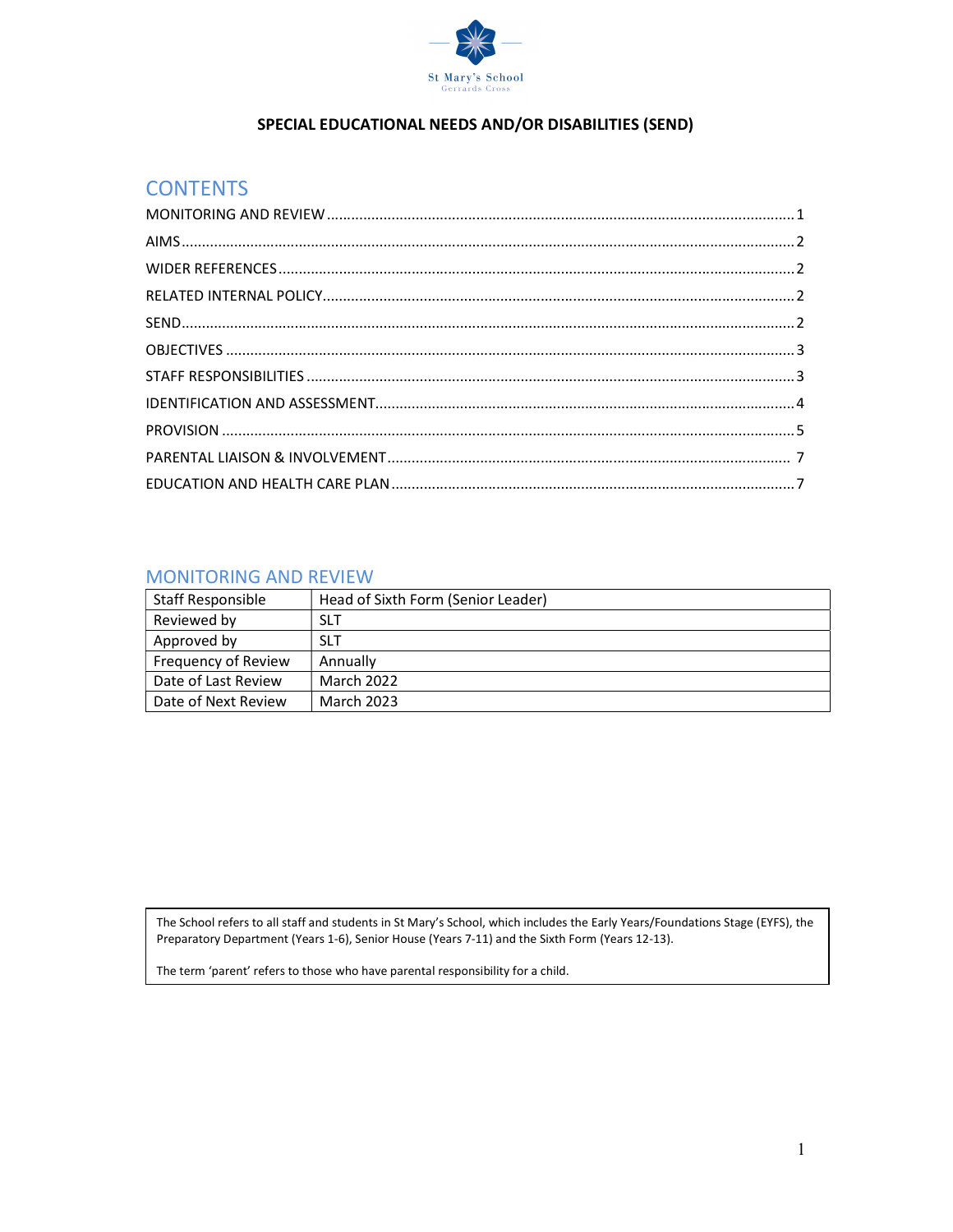

### AIMS

At St Mary's School we are committed to providing a quality education in a caring and stimulating environment. We value each student and encourage everyone to reach her full potential within all aspects of school life. We have a whole school approach to meeting the educational needs of the students, which includes EYFS, Prep, Senior House and the Sixth Form. Students with individual learning needs have a high priority within all areas of the curriculum. Our aim is to meet the individual needs of all students within the School, in partnership with the young people themselves and their parents. We recognise that some will need special provision during their time at school. The type of provision will vary greatly between individuals.

## WIDER REFERENCES

This policy operates within a wider national framework. It operates with due regard to:

- SEND Code SEN and Disability Code of Practice, 0-25 years (2015)
- Children & Families Act (2014)
- Equality Act (2010)

## RELATED INTERNAL POLICY

This policy should be read in conjunction with:

- Teaching, Marking and Assessment Policy
- **•** Admissions Policy
- Equal Opportunities Policy
- **•** Accessibility Plan
- **•** Examinations Policy
- Bullying Policy
- Relationships and Sex education (RSE) Policy

#### **SEND**

The SEND Code of Practice (2015) defines the SEND categories as Communication/Interaction, Cognition & Learning, Social, Mental & Emotional Health, Sensory and/or Physical. St Mary's School recognises the Department for Education definition of Special Educational Needs: 'Children have a special educational need if they have a learning difficulty which calls for special educational provision to be made for them' (SEND Code of Practice 2015). A student will receive SEND support if they require provision in addition to the curriculum and are not making expected progress. Special Educational Needs does not refer exclusively to students with Education, Health and Care Plans (EHC plan).

The term 'learning difficulty' (also known as 'learning difference' or 'neurodiversity') can reflect a range of needs or diagnosed conditions, including Dyslexia, Dyspraxia, Dyscalculia, Attention Deficit Disorder, Attention Deficit Hyperactivity Disorder, Autism Spectrum Disorder, as well as processing difficulties or other learning issues resulting from emotional/behavioural issues, mental health or medical conditions. A student with a disability does not necessarily have SEND, but if they do, they will be able to access the same support as students with SEND. At St Mary's School, the Learning Enhancement And Personalised Support (LEAPS) Team facilitate the integration of, and support for, learners with such additional needs.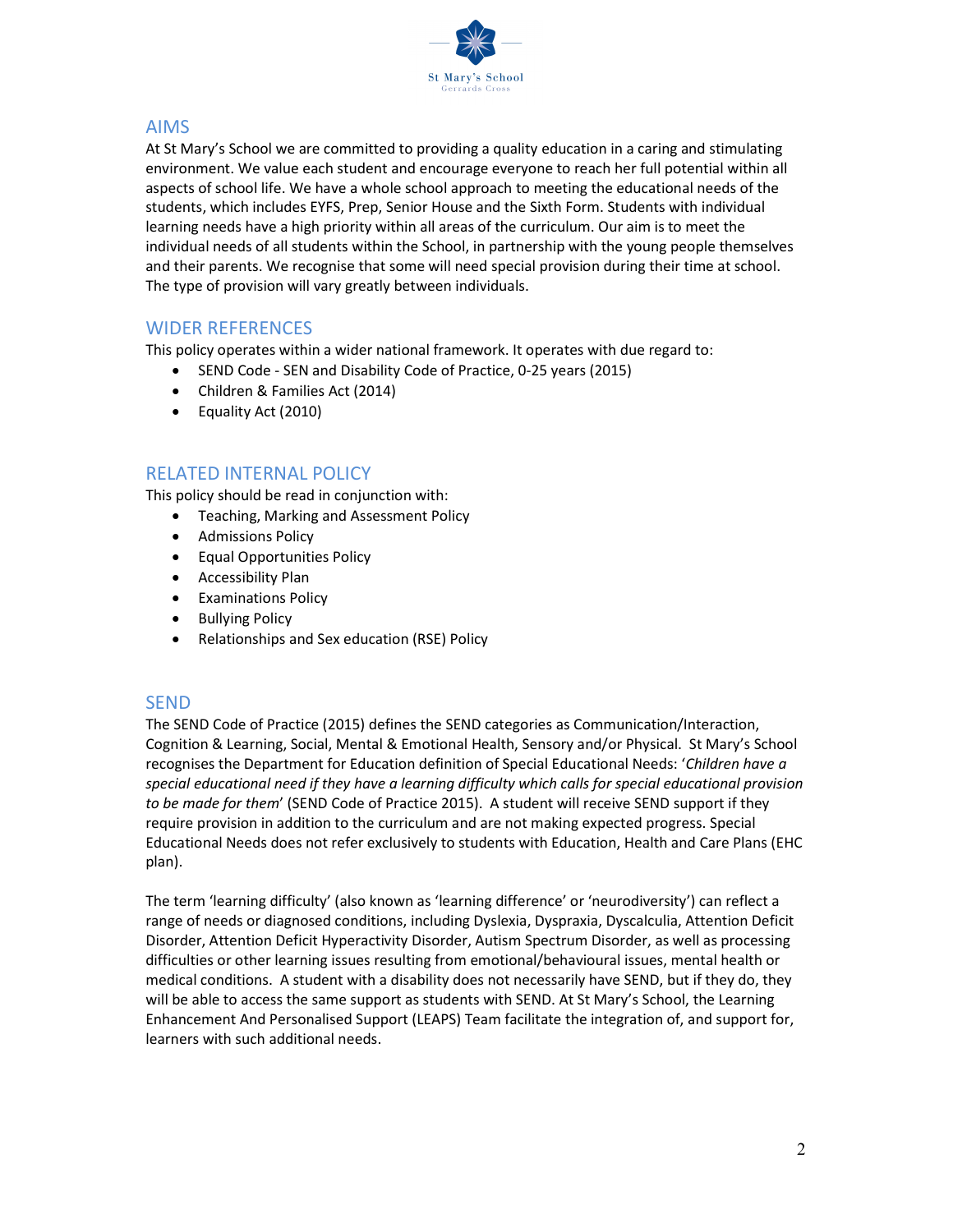

## **OBJECTIVES**

St Mary's School undertakes to ensure the following:

- To recognise the need for an identification and assessment procedure, so that all students may receive an appropriately differentiated curriculum and support to suit their individual needs
- To build on a student's strengths, to use these to support their areas of need
- To promote an ethos of equal opportunity
- To ensure that each student has full access to the appropriate, broad and balanced curriculum to which they are entitled
- To work in open collaboration with students, parents, teachers and other agencies
- That there is a designated governor for SEND, responsible for maintaining an understanding of the operation of the LEAPS department
- That appropriate assessment procedures will be used to consider the needs of those applying to the School
- To monitor the learning experience and progress of all students with learning differences, to ensure they are able to access the curriculum

# STAFF RESPONSIBILITIES

'Provision for children with special needs is a matter for everyone in the setting.' (SEN Code of Practice, 2015).

LEAPS Team:

- Bonnie Taylor: Head of Support for Learning (LEAPS), Qualified Teacher and Specialist Teacher & Assessor for Dyslexia
- Gillian Sugrue: SENDC0 EYFS, Prep and Transition, Qualified Teacher and Specialist Teacher & Assessor for Dyslexia
- Catherine Beaton: Learning Support Teacher, Qualified Specialist Teacher and Assessor for Dyslexia
- Mary Barrs: Learning Support Assistant Teacher (Prep)
- Sera Brandano: Learning Support Assistant (Prep)

Some interventions may also be delivered by other members of staff in the Prep Department.

The Head of Support for Learning (LEAPS), and the LEAPS Team, is responsible (in conjunction with the EYFS, Prep and Transition SENDCo, and Leadership Team) for the implementation of the SEND Policy by:

- Overseeing the day to day operation of the policy
- Coordinating the additional Learning Support provision as appropriate for students with learning difference
- Maintaining the Learning Support Register
- Liaising with, and providing guidance to, teaching staff, such as on differentiation strategies for individual students
- Liaising with parents and external agencies as necessary
- Working with the students to ensure they are accessing the curriculum
- Maintaining accurate records for the purposes of inspection and the smooth running of the department
- Assessing students' needs and making access arrangements applications as necessary
- Liaising with the Examinations Officer to ensure compliance with JCQ Access Arrangements Regulations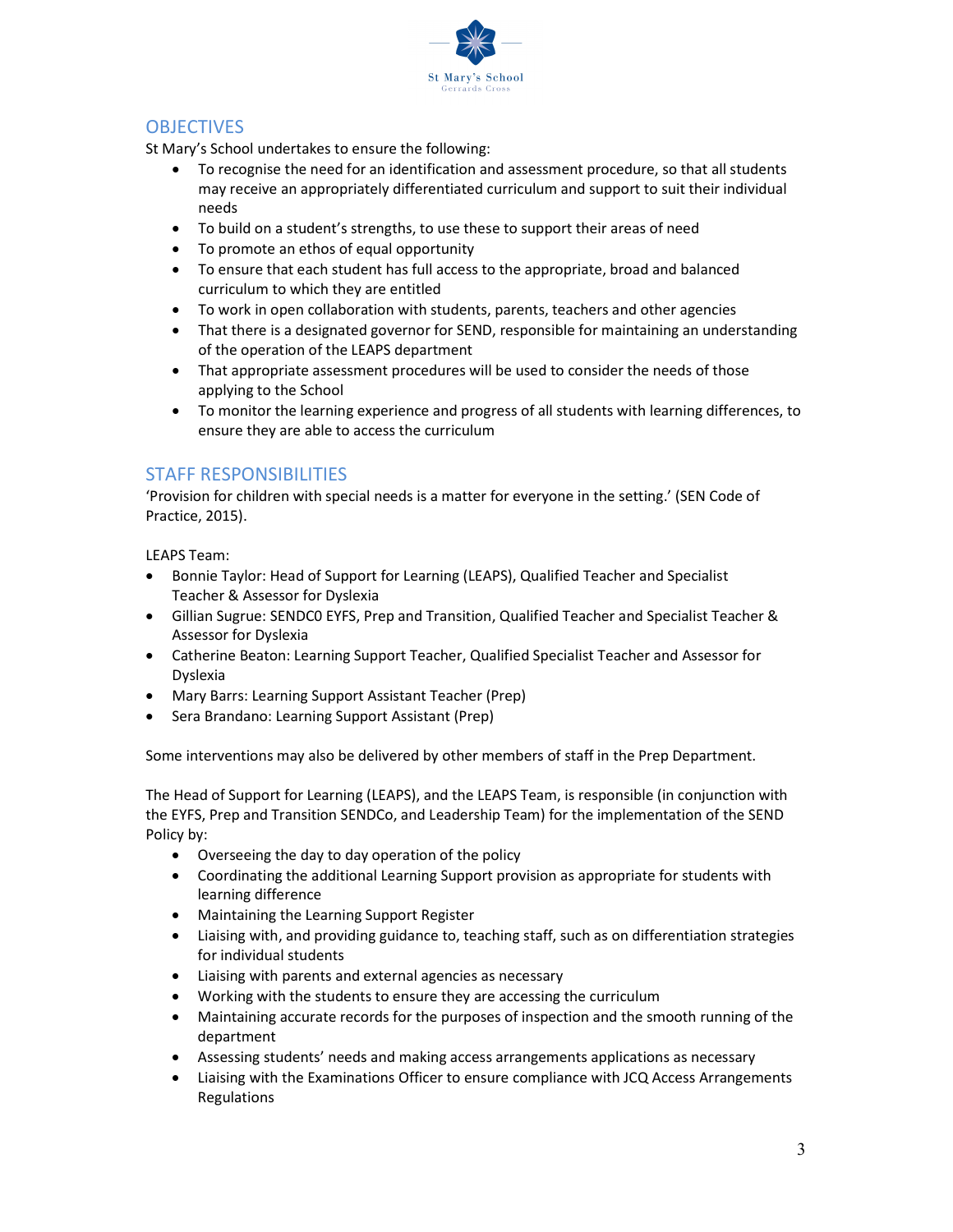

- Attending relevant training to maintain professional standards
- Identifying/providing staff development opportunities when necessary on matters of SEND

All teachers at St Mary's are responsible for the educational provision for students with individual needs within their classes/subject groups by:

- Developing and adapting plans and schemes of work to take proper account of the needs of all students, in terms of ability, need and aptitudes
- Delivering high quality teaching that is differentiated and personalised to meet the individual needs of the majority of learners
- Bringing to the attention of Heads of Department any cause for concerns about students experiencing difficulties in their subject, through Departmental meetings
- Liaising with the LEAPS Team here there are any concerns about students with individual needs
- Regularly referring to the LEAPS Register held on the School system
- Reading and implementing the differentiation recommendations listed on the student's Provision Passport
- Referring to Access Arrangements documentation prior to administering an assessment
- Providing the Head of LEAPS with copies of students' completed examination scripts to act as evidence for Access Arrangements
- Completing Student Needs Audits as requested, as evidence for Access Arrangements
- Maintaining confidentiality in all SEND matters
- Attending development sessions when necessary in order to develop understanding of SEND issues

The Headmistress has overall responsibility for the admission and assessment procedures in the School. Together with the Governors, she will support the SEND Policy and ensure the School implements the objectives set out within it.

# IDENTIFICATION AND ASSESSMENT

St Mary's takes a staged, partnership approach to identifying, assessing and meeting the needs of its students.

St Mary's is committed to the early identification of SEND as it can:

- Minimise the overall impact of the difficulties encountered
- Support teachers to provide appropriate individualised learning opportunities
- Maximise the opportunities for the student to respond positively to support
- **•** Empower the student in their learning
- Enable the student to become a more independent learner
- Allow the opportunity for further interventions to be considered

Referral can come from a variety of sources including:

- Information at application (disclosure)
- Transfer information from previous school
- Student request
- Subject teacher raising concerns at their Departmental meeting and a referral made to LEAPS
- Parental request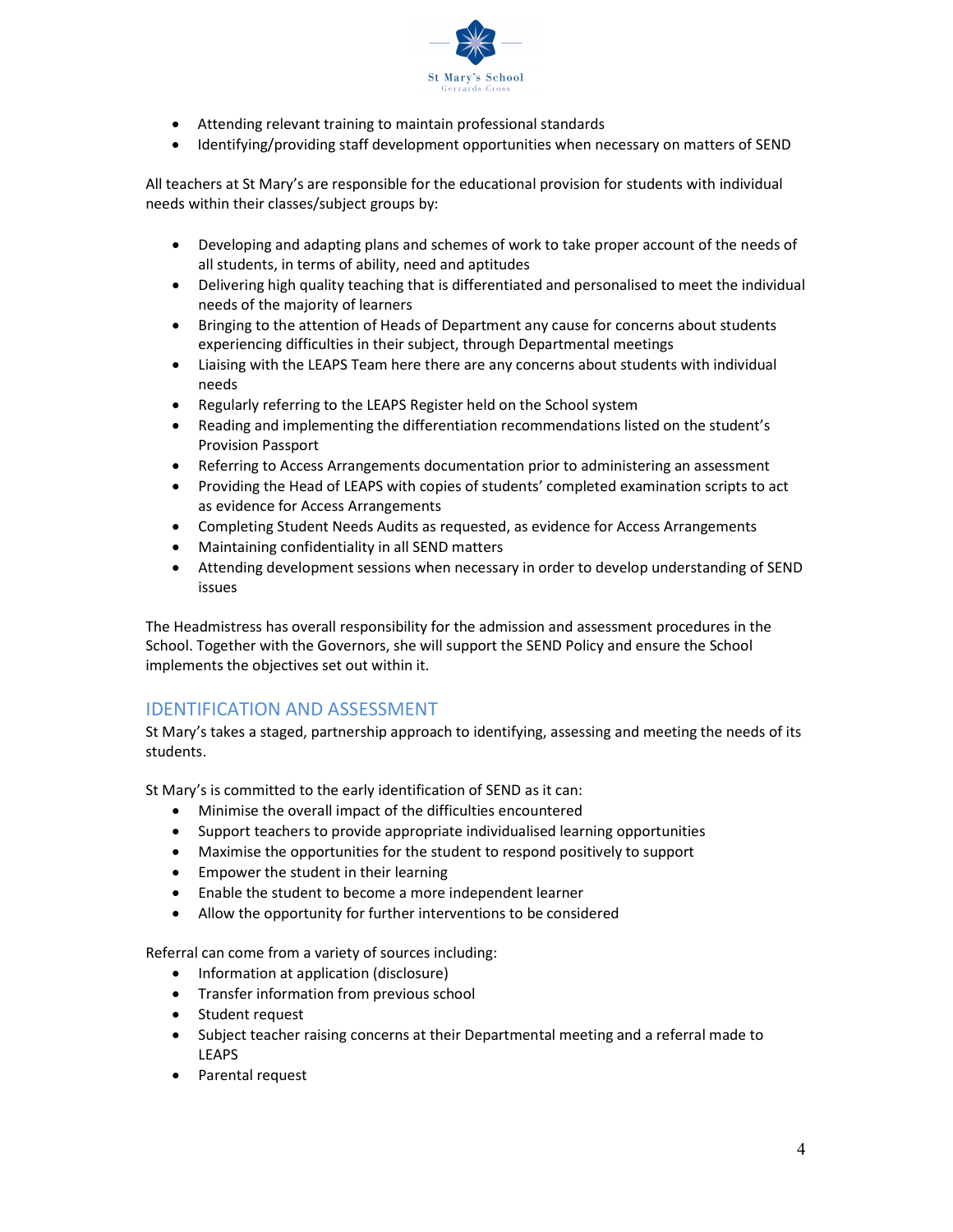

Disclosure at application is encouraged, so that Access Arrangements can be put in place, where appropriate, for any admission assessments being administered. As outlined in the Admissions Policy, we advise parents of students with special educational needs or physical disabilities to discuss their child's requirements with the School before they sit the entrance examination so that we can make adequate provision for them for the examination in terms of, for example, extra time or other special arrangements.

Where a pre-existing need is identified (for instance, the student has previously been assessed), the information regarding the student's needs will be requested and considered. Further information will be gathered through conversations with the student, her parents, and her previous/current school. Support arrangements, where possible, will be agreed in partnership with student and parent.

Regardless of the age of the student, the school takes a graduated response to concerns surrounding a student's progress and the support provided to them. Should a concern be raised by a member of staff, a parent or the student themselves in relation to the progress or achievement of a student, an investigation will take place, which may include:

- Review/discussion of the strategies in place
- Recommendations of new strategies for differentiation
- Classroom observations
- Teacher questionnaire
- Learner interview/feedback

Where a concern is raised, some initial investigations will take place to gather feedback from teachers and the learner themselves. Where necessary, the LEAPS Team may arrange some initial assessment; then if appropriate, and in consultation with parents, the students can undertake a full diagnostic assessment, to get a broader picture of their strengths and challenges. This can either be completed by one of the Level 7 qualified Specialist Assessors in LEAPS (this will be billed directly to parents) or by one of the school's associated Educational Psychologists.

If there is found to be insufficient evidence from the initial investigations and assessments, parents retain the right to go ahead with an external assessment. However, St Mary's discourages the private commissioning of assessments with an external assessor. This is because the JCQ Regulations in relation to Access Arrangements states that such reports may not be used as evidence in applications for Access Arrangements. Should a parent provide a privately commissioned report as evidence for Access Arrangements, it is the responsibility of the Headmistress to decide whether or not a report may be accepted. Assessments for Access Arrangements must be carried out in School by one of the Level 7 qualified Specialist Assessors.

#### PROVISION

Within our setting, we aim that every student with identified SEND will have a package of support to meet their needs and the majority of students have their needs met by the School with the help of outside agencies and other specialists where necessary. This provision is "additional to, or otherwise different from, the educational provision made for pupils in their year." (Code of Practice 2015) St. Mary's recognises that SEND is a continuum and thus the LEAPS provision required will vary between individuals as their needs will be different.

A student's individual needs may best be met in the class within curriculum subjects, through appropriate differentiation and high quality teaching; all subject teachers are responsible for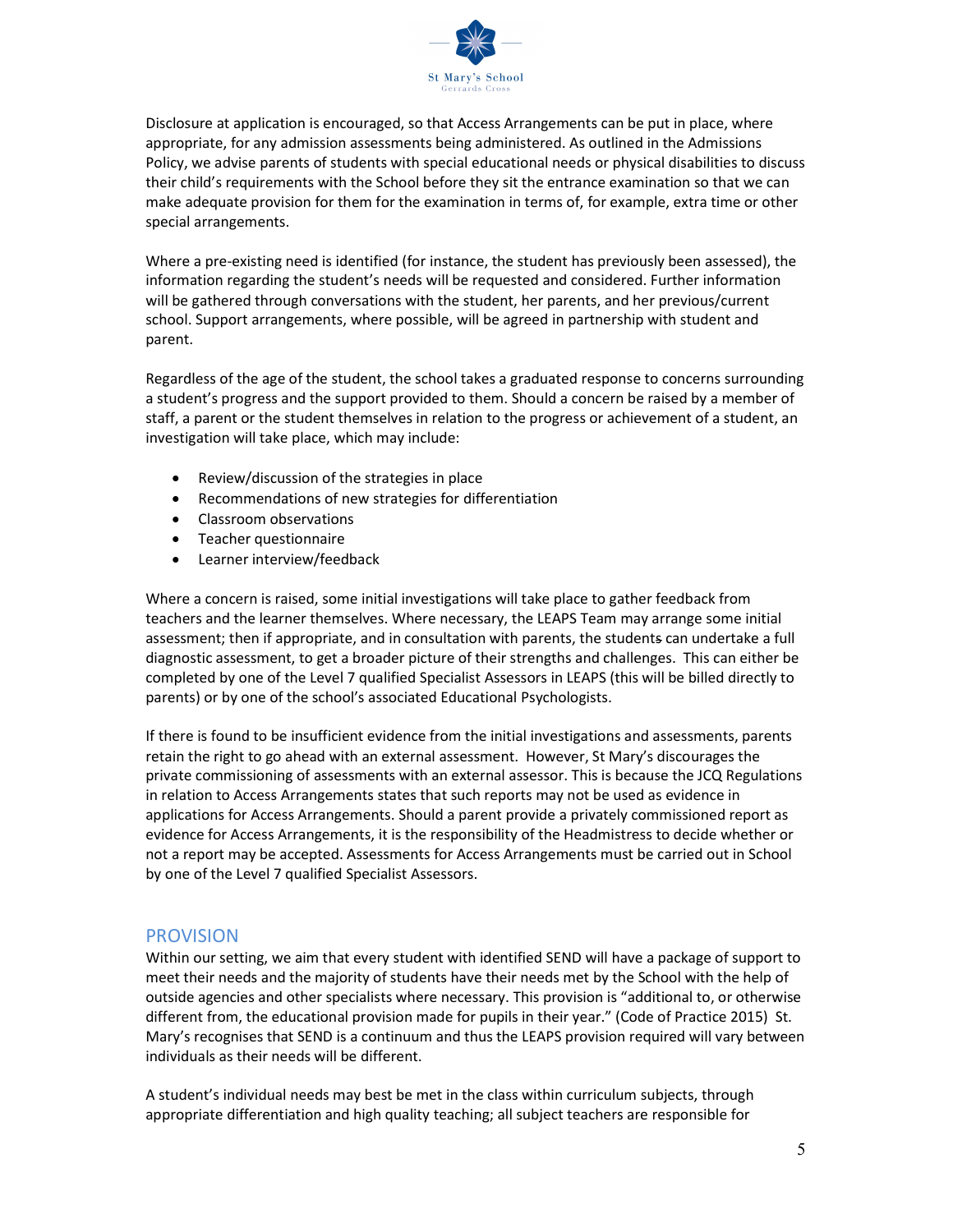

catering for these needs and for supporting and monitoring progress accordingly. Teaching staff are supported in their lesson planning by the LEAPS Team and the student's Provision Passport (drawn up by LEAPS) which gives recommendations for appropriate strategies that can be used in their lessons. This is reviewed and updated at each Key Stage, unless an update is required earlier.

The SENDCo for EYFS, Prep and Transition, and the Head of the Preparatory Department, regularly liaise regarding learners who may need support, and also liaise with class teachers, on a termly basis, to review the support in place and adjust or redirect it as necessary.

The SENDCo for EYFS, Prep and Transition works closely with teachers in EYFS/the head of prep-prep to ensure regular monitoring and review of progress throughout the early years, in addition to the two specific points for formal assessment. A graduated response to needs takes the form of a fourpart cycle: assess, plan, do, review (as above), with a focus on early help, if appropriate, as well as strategies and provision aimed at removing barriers. On occasion, it may be necessary to seek specialist help or request an EHC-Needs Assessment. Throughout the process, parents are involved in the decision-making process and kept fully informed.

It is sometimes deemed appropriate for learners in KS3 and KS4 to have a reduced curriculum, thus they are exempt from a specific subject/s. In those lessons they may receive additional learning support, work independently to complete tasks/work as directed or be given time for supervised private study. Prior to a learner being exempt from a subject, there must be consultation with the class teacher, Deputy Heads, LEAPS and parents, before final authorisation can be sought from the Headmistress.

Learners in KS3 may be invited to attend small group Learning Support sessions, if they have an identified specific learning difference or need some additional help with their learning.

Students in Years 10 and 11 may be offered (subject to timetabling/availability) a one to one LEAPS lesson in order to help them develop their study skills and learning habits in preparation for their public examinations. Students in Years 12 and 13 will be offered a one to one LEAPS lesson in exceptional circumstances, otherwise they are invited to attend the weekly LEAPS 'Drop In Clinic' on an ad-hoc basis. Should students have concerns at other times, they are able to contact a member of subject staff and arrange to see them. Some students' needs may be met by a regular 'check-in' slot.

At St Mary's we value the use of Assistive Technology to support learning and to help learners develop independence. Depending on their needs, learners in Senior House and Prep Department may be recommended to use the online learning platforms Lexia (a specialist programme to support literacy development) and Century (providing overlearning opportunities for the core subjects). The learners should access the programme regularly to see the best outcomes and this will be facilitated in school wherever possible. Learners in Senior House may be given the opportunity to use the textto-voice software 'TextHelp Read & Write', to support their reading and studying; they are encouraged to use it in the classroom as well as their independent study and where appropriate they will be granted access to this in examinations, should they qualify for a Reader as part of their Access Arrangements. There may be a charge for specific interventions; any charge is clearly communicated to parents.

Should there be concerns about a student's social, emotional and/or mental health, the appropriate member of the Pastoral Team may become involved and work alongside the Head of LEAPS, for students in Years 9-13, and the SENDCo EYFS, Prep & Transition, for students in Years R-8, to ensure the appropriate support is put in place for the student.